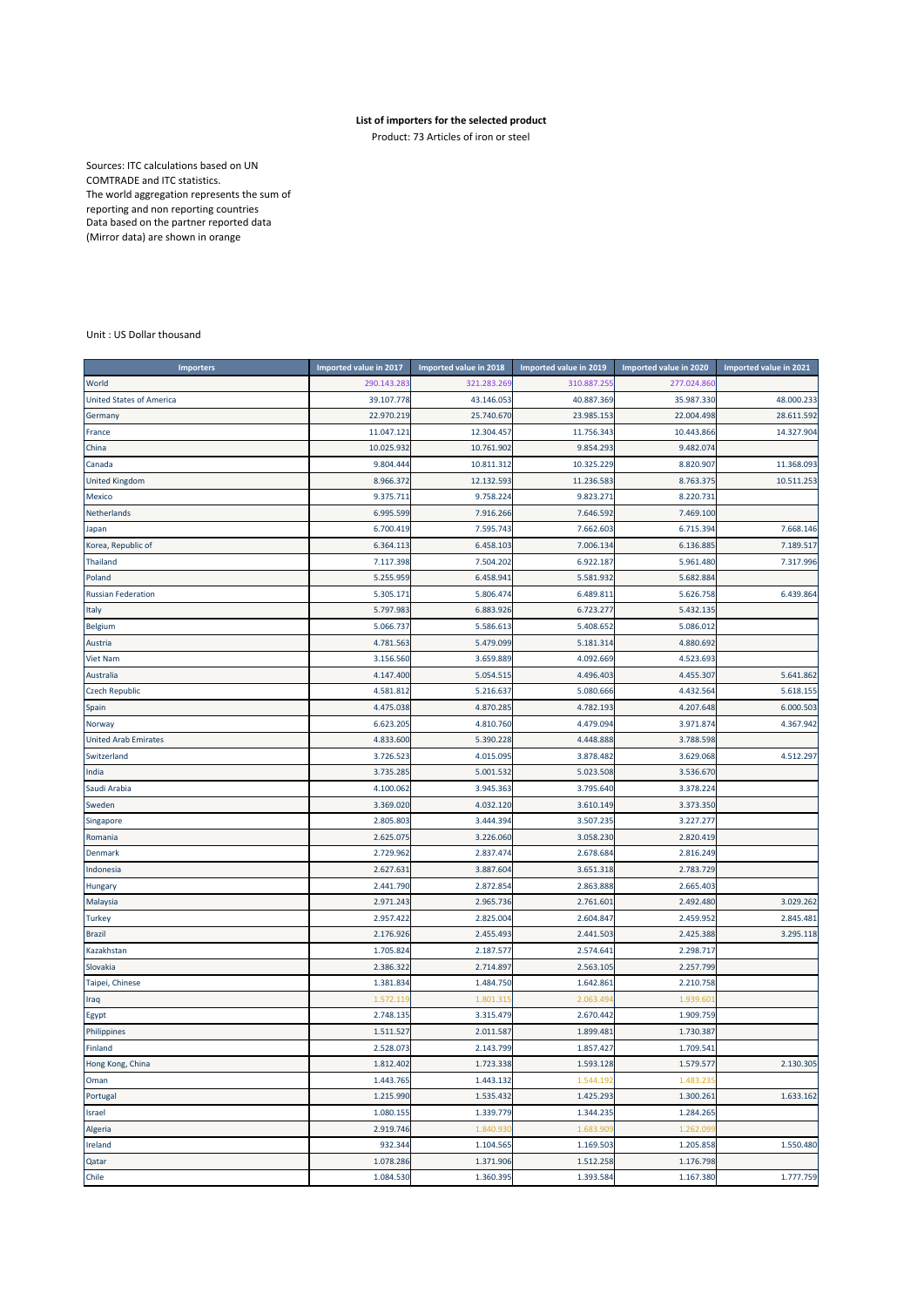| Bangladesh                        | 814.402            | 1.062.189          | 1.118.922 | 1.122.98  |           |
|-----------------------------------|--------------------|--------------------|-----------|-----------|-----------|
| Kuwait                            | 1.930.126          | 2.155.297          | 1.912.846 | 1.122.528 |           |
| Peru                              | 918.735            | 994.820            | 1.147.082 | 951.764   |           |
| Nigeria                           | 670.120            | 682.007            | 1.005.477 | 943.655   |           |
| <b>Belarus</b>                    | 934.122            | 1.018.728          | 1.047.019 | 921.814   |           |
| Morocco                           | 855.394            | 829.947            | 921.381   | 911.940   |           |
| <b>Bulgaria</b>                   | 678.643            | 710.646            | 907.662   | 889.264   |           |
| South Africa                      | 1.029.98           | 1.116.580          | 1.056.035 | 839.864   | 1.164.781 |
| Ukraine                           | 805.749            | 967.880            | 1.099.501 | 820.073   |           |
| Lithuania                         | 641.462            | 759.727            | 763.725   | 787.93    | 1.071.715 |
| Slovenia                          | 709.592            | 842.446            | 788.711   | 770.926   |           |
| <b>New Zealand</b>                | 778.282            | 845.009            | 858.095   | 751.527   | 1.188.064 |
| Croatia                           | 642.149            | 720.199            | 784.655   | 747.41:   |           |
| Serbia                            | 488.275            | 600.661            | 878.794   | 671.16:   | 939.335   |
|                                   | 810.119            | 976.798            | 988.075   | 657.902   |           |
| Colombia                          |                    |                    |           |           |           |
| Myanmar                           | 540.645<br>935.83: | 544.872<br>978.496 | 483.116   | 647.537   |           |
| Argentina                         |                    |                    | 928.715   | 611.259   | 881.063   |
| Ghana                             | 517.463            | 492.014            | 391.476   | 604.22    |           |
| Azerbaijan                        | 570.663            | 824.739            | 642.423   | 572.636   |           |
| <b>Bahrain</b>                    | 369.024            | 383.313            | 395.949   | 552.264   |           |
| Greece                            | 540.424            | 618.86             | 540.718   | 509.36:   | 737.614   |
| Uzbekistan                        | 431.593            | 601.474            | 785.390   | 505.81    |           |
| Estonia                           | 432.55             | 535.434            | 520.087   | 485.618   | 653.568   |
| Ethiopia                          | 569.498            | 447.564            | 411.227   | 478.777   |           |
| Luxembourg                        | 482.858            | 574.665            | 552.516   | 468.401   |           |
| Pakistan                          | 806.539            | 793.569            | 755.109   | 458.286   |           |
| Iran, Islamic Republic of         | 896.176            | 496.662            |           | 438.750   |           |
| Latvia                            | 368.912            | 436.027            | 438.317   | 429.318   | 601.479   |
| Dominican Republic                | 390.365            | 444.913            | 490.720   | 412.183   |           |
| Cambodia                          | 216.90:            | 275.978            | 456.390   | 397.763   |           |
| Costa Rica                        | 433.570            | 444.40             | 487.870   | 376.462   |           |
| Tanzania, United Republic of      | 183.89             | 303.427            | 356.473   | 362.479   |           |
| Lao People's Democratic Republic  | 290.306            | 257.618            | 369.946   | 356.07    |           |
| <b>Brunei Darussalam</b>          | 314.449            | 712.707            | 410.554   | 347.025   |           |
| Turkmenistan                      | 338.93             | 266.15             | 338.88    | 344.61    |           |
| Angola                            | 529.922            | 472.189            | 416.624   | 338.64    |           |
| Sri Lanka                         | 430.325            |                    | 529.339   | 326.790   |           |
| Mongolia                          | 207.094            | 322.624            | 294.419   | 324.559   |           |
| Congo, Democratic Republic of the | 216.967            | 298.644            | 384.130   | 302.023   |           |
| Kenya                             | 317.954            | 398.667            | 308.700   | 295.332   |           |
| Bosnia and Herzegovina            | 294.943            | 319.863            | 292.321   | 288.173   |           |
| <b>Tunisia</b>                    | 350.673            | 403.857            | 370.405   | 283.402   |           |
| <b>Trinidad and Tobago</b>        | 164.799            | 181.80             | 214.048   | 276.31    |           |
| Ecuador                           | 313.037            | 410.072            | 418.228   | 272.548   |           |
| Jordan                            | 309.17:            | 344.065            | 328.860   | 258.669   |           |
| Guatemala                         | 251.397            | 267.748            | 269.355   | 252.256   |           |
| Côte d'Ivoire                     | 188.855            | 310.260            | 330.344   | 245.359   |           |
|                                   |                    |                    |           |           |           |
| Panama                            | 518.805            | 505.923            | 454.210   | 240.133   |           |
| Libya, State of                   | 188.949            | 214.475            | 332.95    | 237.51    |           |
| Cameroon                          | 140.024            | 170.251            | 193.778   | 225.870   |           |
| Yemen                             | 91.218             | 132.00             | 221.734   | 225.126   |           |
| Guinea                            | 146.72             | 189.85             | 192.941   | 216.466   |           |
| Georgia                           | 251.296            | 254.187            | 253.020   | 211.492   | 255.345   |
| Mozambique                        | 153.138            | 149.670            | 223.396   | 209.978   | 293.072   |
| Bolivia, Plurinational State of   | 303.904            | 331.517            | 302.980   | 208.150   | 241.790   |
| Senegal                           | 169.945            | 268.220            | 261.175   | 199.510   |           |
| Sudan                             | 168.996            | 134.540            | 182.732   | 197.919   |           |
| Papua New Guinea                  | 174.48             | 202.45             | 217.335   | 196.94:   |           |
| Uruguay                           | 153.498            | 179.412            | 154.345   | 195.462   |           |
| <b>El Salvador</b>                | 147.399            | 173.942            | 186.805   | 188.465   |           |
| <b>Marshall Islands</b>           | 89.19              | 57.50              | 79.559    | 185.62    |           |
| Liberia                           | 25.823             | 147.06             | 203.587   | 182.08    |           |
| Guyana                            | 50.364             | 90.248             | 263.988   | 178.493   | 63.132    |
| Zimbabwe                          | 86.813             | 124.187            | 122.264   | 177.581   |           |
| Kyrgyzstan                        | 101.001            | 97.550             | 125.024   | 170.893   |           |
| Macedonia, North                  | 132.384            | 150.376            | 147.308   | 149.933   |           |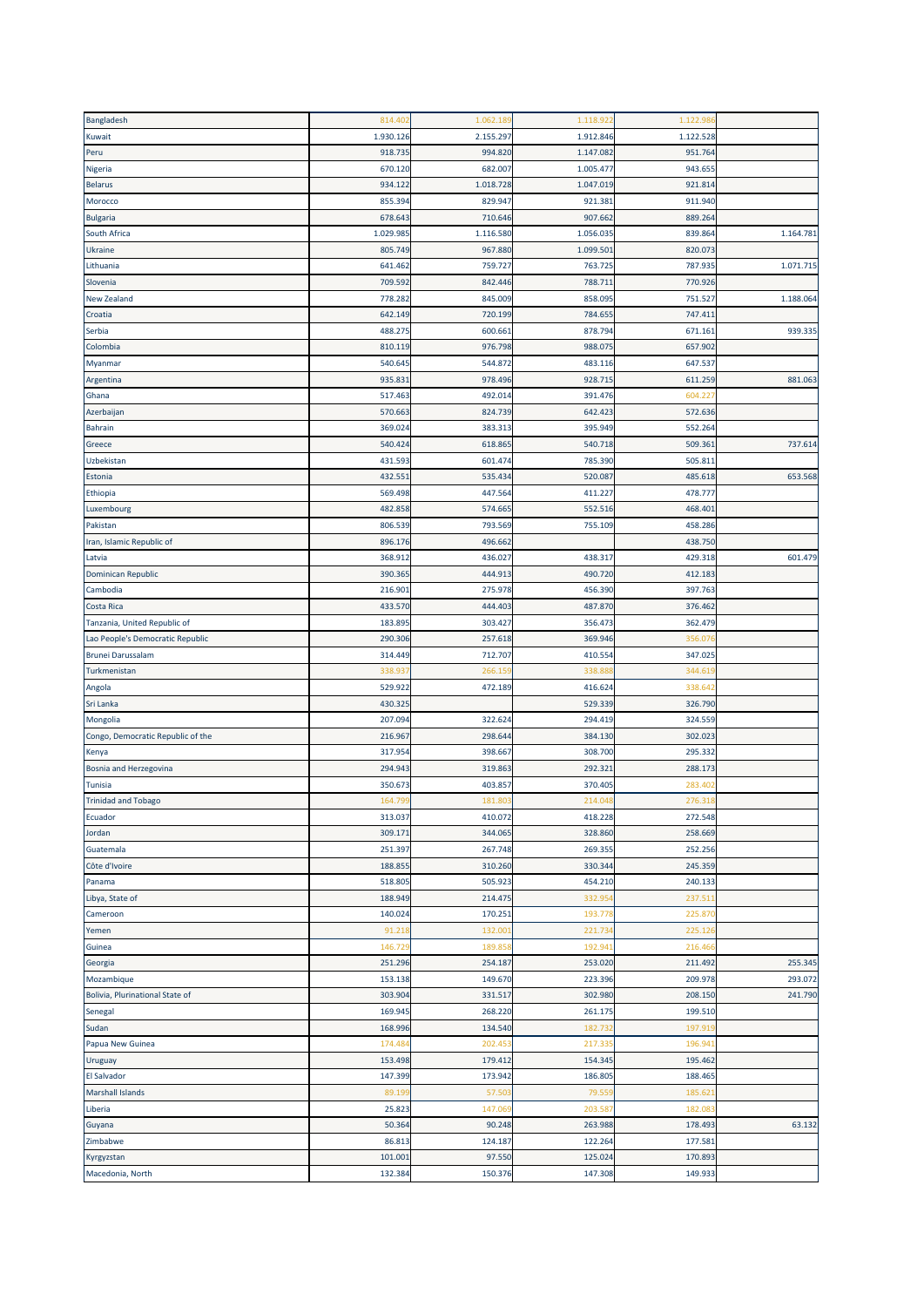| Nepal                             | 101.515 | 168.174            | 206.298 | 145.852           |         |
|-----------------------------------|---------|--------------------|---------|-------------------|---------|
| Zambia                            | 272.729 | 364.751            | 292.954 | 145.140           |         |
| Djibouti                          | 150.02  | 148.14             | 155.10  | 143.92            |         |
| Namibia                           | 232.557 | 226.999            | 209.157 | 143.372           |         |
| Albania                           | 157.655 | 150.527            | 156.019 | 142.358           |         |
| Iceland                           | 210.67  | 157.571            | 160.152 | 141.483           |         |
| Cyprus                            | 172.943 | 207.242            | 117.616 | 140.333           |         |
| Moldova, Republic of              | 106.967 | 126.830            | 150.006 | 135.038           |         |
| Honduras                          | 192.956 | 160.959            | 175.353 | 132.70            |         |
|                                   |         |                    |         |                   |         |
| Nicaragua                         | 172.647 | 141.348<br>151.238 | 108.703 | 128.129<br>126.16 |         |
| <b>Burkina Faso</b>               | 112.660 |                    | 148.126 |                   |         |
| Niger                             | 47.918  | 78.579             | 84.675  | 119.539           |         |
| Botswana                          | 106.222 | 111.44             | 155.904 | 118.32            |         |
| Paraguay                          | 134.582 | 134.645            | 118.911 | 116.688           | 162.769 |
| Mauritania                        | 72.39   | 150.73             | 160.529 | 115.712           | 84.438  |
| Cuba                              | 203.009 | 252.552            | 194.91  | 108.67            |         |
| Armenia                           | 82.629  | 93.239             | 92.146  | 106.240           |         |
| Gabon                             | 75.32   | 89.37              | 137.75  | 106.05            |         |
| Macao, China                      |         | 106.109            | 91.563  | 105.909           |         |
| Rwanda                            | 75.800  | 73.787             | 113.329 | 103.78            |         |
| Jamaica                           | 110.470 | 156.884            | 140.823 | 102.855           |         |
| Ship stores and bunkers           | 102.25  | 87.31              | 174.87  | 100.23            |         |
| Afghanistan                       | 18.516  | 19.908             | 77.998  | 95.41             |         |
| <b>Mauritius</b>                  | 76.733  | 96.495             | 121.420 | 95.319            |         |
| Syrian Arab Republic              | 180.19  | 157.35             | 106.216 | 93.54             |         |
| Somalia                           | 51.04   | 82.09              | 92.90   | 91.64             |         |
| Montenegro                        | 96.51   | 103.838            | 103.780 | 90.062            |         |
| Mali                              | 143.533 | 119.905            | 120.952 | 85.06             |         |
| Uganda                            | 52.176  | 75.235             | 74.299  | 79.289            |         |
| Congo                             | 419.972 | 208.323            | 129.632 | 77.941            | 78.818  |
| <b>Bahamas</b>                    | 108.257 | 104.777            | 92.655  | 76.658            |         |
| Palestine, State of               | 70.254  | 94.237             | 90.871  | 75.939            |         |
| Suriname                          | 55.398  | 69.856             | 95.700  | 74.93             |         |
| Tajikistan                        | 72.564  | 101.112            | 66.921  | 71.118            | 101.714 |
| Madagascar                        | 64.853  | 75.447             | 69.029  | 70.08             | 71.956  |
| <b>Equatorial Guinea</b>          | 47.06   | 54.76              | 66.401  | 67.29             |         |
| New Caledonia                     | 55.07   | 54.78              | 61.10   | 64.81             |         |
| Haiti                             | 49.022  | 63.86              | 61.811  | 64.73             |         |
| Fiji                              | 68.272  | 59.03              | 55.374  | 58.086            |         |
| Venezuela, Bolivarian Republic of | 378.62  | 132.98             | 91.27   | 56.42             |         |
| Lebanon                           | 202.67  | 188.830            | 148.006 | 56.373            |         |
| <b>Maldives</b>                   | 74.436  | 115.719            | 112.656 | 56.166            |         |
| Malta                             | 80.792  | 82.772             | 75.018  | 55.846            |         |
| <b>Togo</b>                       | 26.809  | 24.758             | 20.943  | 50.553            | 60.965  |
| Malawi                            | 49.788  | 56.983             | 130.513 | 49.860            |         |
| <b>Faroe Islands</b>              | 39.07   | 47.574             | 42.980  | 43.157            |         |
| Sierra Leone                      | 42.180  | 48.568             | 50.549  | 42.59             |         |
| <b>Seychelles</b>                 | 31.312  | 35.668             | 39.485  | 42.180            |         |
| Eswatini                          | 50.178  | 58.819             | 48.117  | 40.691            |         |
| French Polynesia                  | 31.728  | 40.280             | 40.026  | 39.288            |         |
| <b>Timor-Leste</b>                | 13.382  | 20.97              | 20.859  | 37.246            |         |
| <b>Benin</b>                      | 26.962  | 34.462             | 31.747  | 35.292            |         |
| Greenland                         | 27.215  | 25.874             | 26.50   | 35.28             |         |
| <b>Barbados</b>                   | 28.234  | 25.110             | 29.795  | 30.434            |         |
| Curaçao                           | 43.588  | 82.535             | 27.872  | 29.542            |         |
| Lesotho                           | 262.918 | 21.387             | 26.692  | 27.157            |         |
| Chad                              | 26.98   | 47.38              | 63.85   | 26.50             |         |
| <b>Belize</b>                     | 24.828  | 24.793             | 32.074  | 24.617            | 37.920  |
| Cayman Islands                    | 13.660  | 17.172             | 21.048  | 24.53             |         |
| South Sudan                       |         | 17.83              | 19.484  | 24.447            |         |
|                                   | 6.327   |                    |         |                   |         |
| Solomon Islands                   | 19.811  | 25.652             | 17.249  | 21.21:            |         |
| Cabo Verde                        | 22.131  | 24.551             | 26.747  | 21.075            |         |
| <b>Bhutan</b>                     | 17.17   | 22.34              | 22.630  | 20.37             |         |
| <b>Burundi</b>                    | 10.085  | 10.102             | 16.035  | 19.844            |         |
| Gibraltar                         | 38.30   | 30.35              | 26.236  | 19.42             |         |